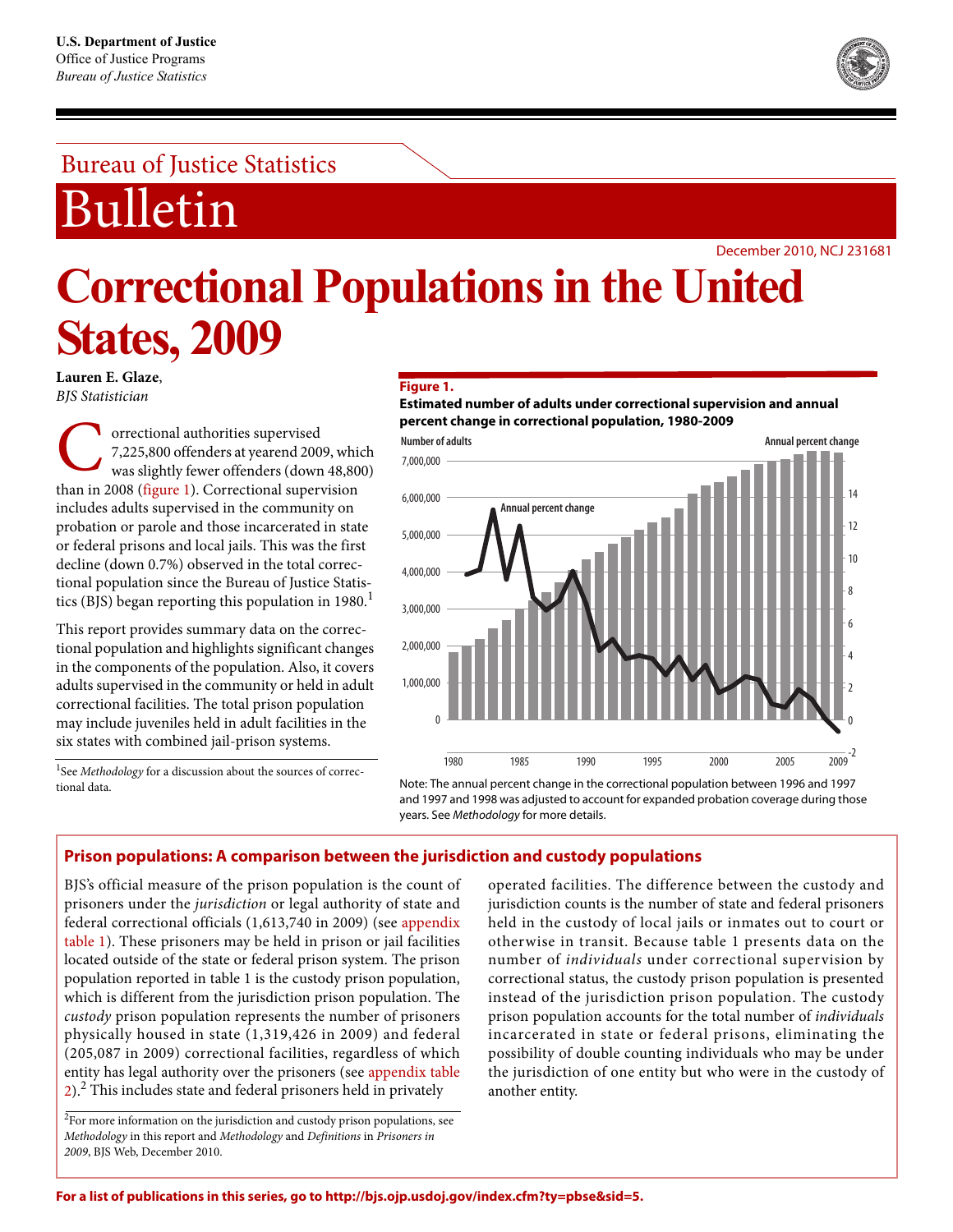The total number of offenders under correctional supervision at yearend 2009 represented about 3.1% of adults in the U.S. resident population, or 1 in every 32 adults (table 1).<sup>3</sup> This rate has remained relatively stable since 2000, while the growth in the correctional population slowed during the first 8 years, and then declined during the last year.

Between 2000 and 2009, the increase (up 788,400 offenders) in the number of offenders under correctional supervision was smaller than the increases observed during the 1990s (up 1,696,000) and 1980s (up 2,215,200).<sup>4</sup> The slowing growth in the correctional population since 2000 was consistent with the smaller increase in the correctional population compared to the two previous decades*.* The annual rate of growth in the correctional population slowed to an average of 1.5% between 2000 and 2008 before declining (down 0.7%) during the last year.

<sup>4</sup>Probation coverage was expanded beginning in 1998 through 1999. The change and average annual rate of growth in the correctional population during the 1990s was adjusted to account for the expanded coverage. See *Methodology*.

The rate of growth observed between 2000 and 2008 was less than half the average rate observed annually between 1990 and 1999 (up 3.7%) and about a sixth of the average rate of growth observed annually during the 1980s (up 9.2%).

# **Decreases in the probation, parole, and jail populations during 2009 contributed to the decline observed in the total correctional population**

The majority (70%) of offenders under correctional supervision at yearend 2009 were supervised in the community (5,018,900) either on probation or parole, remaining relatively unchanged since 2000 (71%). The community supervision population (down 0.9%) declined for the first time during 2009 due to the first decreases observed in both the probation (down 0.9% or 40,079) and parole (down 0.7% or 5,526) populations.

During 2009 the incarcerated population, including inmates held in the custody of state or federal prisons and local jails, declined (down 0.7%) for the first time since 1980 when BJS began reporting this population. The overall decrease in the incarcerated population during 2009 was attributed to the decrease in the jail population (down 2.2% or 17,452). (See *Jail Inmates at Midyear 2009-Statistical Tables*, BJS Web, 3 June 2010).

### **TABLE 1.**

|  | Estimated number of adults under correctional supervision, by correctional status, 2000, 2005-2009 |
|--|----------------------------------------------------------------------------------------------------|
|--|----------------------------------------------------------------------------------------------------|

|                                           | <b>Total correctional</b><br>population <sup>a</sup> | <b>Community supervision</b> |                  |         | Incarcerated <sup>c</sup> |                   |                     |
|-------------------------------------------|------------------------------------------------------|------------------------------|------------------|---------|---------------------------|-------------------|---------------------|
| Year                                      |                                                      | <b>Total</b> <sup>b</sup>    | <b>Probation</b> | Parole  | <b>Total</b>              | Jail <sup>a</sup> | Prison <sup>e</sup> |
| 2000                                      | 6,437,400                                            | 4,550,100                    | 3,826,209        | 723,898 | 1,929,900                 | 613,534           | 1,316,333           |
| 2005                                      | 7,045,100                                            | 4,947,400                    | 4,166,757        | 780,616 | 2,189,100                 | 740,770           | 1,448,344           |
| 2006                                      | 7,176,000                                            | 5,015,200                    | 4,215,361        | 799,875 | 2,252,700                 | 759.717           | 1,492,973           |
| 2007 <sup>1</sup>                         | 7,267,500                                            | 5,052,100                    | 4,234,471        | 821,177 | 2,291,200                 | 773,341           | 1,517,867           |
| 2008 <sup>†</sup>                         | 7,274,600                                            | 5,065,000                    | 4,244,046        | 824,834 | 2,300,700                 | 777,852           | 1,522,834           |
| 2009                                      | 7.225.800                                            | 5,018,900                    | 4,203,967        | 819,308 | 2,284,900                 | 760,400           | 1,524,513           |
| Average annual percent change,<br>2000-08 | 1.5%                                                 | 1.3%                         | 1.3%             | 1.6%    | 2.2%                      | 3.0%              | 1.8%                |
| Percent change, 2008-09                   | $-0.7%$                                              | $-0.9%$                      | $-0.9%$          | $-0.7%$ | $-0.7%$                   | $-2.2%$           | 0.1%                |

Note: In 2009, population counts were revised to include adult jail counts; therefore, data may not be comparable to previously published BJS reports. Community supervision population counts for 2009 are for December 31; the 2000 and 2005-2008 counts are for January 1 from the next reporting year because some probation and parole agencies update their counts. See *Methodology* for more details. Jail counts are for June 30 and prison counts are for December 31.

a Estimates were rounded to the nearest 100 and were adjusted to account for some offenders with multiple correctional statuses. For these reasons, details do not sum to totals. See *Methodology* for more details.

bEstimates were rounded to the nearest 100 and include some offenders held in a prison or jail but who remained under the jurisdiction of a probation or parole agency. The 2007-2009 estimates were adjusted to account for offenders with dual community supervision statuses. For these reasons, details do not sum to totals. See *Methodology* for more details.

c Includes jail inmates and prisoners held in private facilities.

 $<sup>d</sup>$ Totals represent adults held in local jails. Totals for 2000 and 2006-2009 are estimates based on the Annual Survey of Jails. See appen-</sup> dix table 3 for standard errors. Total for 2005 is a complete enumeration based on the 2005 Census of Jail Inmates. See *Methodology* for more details.

e Includes prisoners held in the custody of state or federal prisons and may include juveniles held in adult facilities in the 6 states with combined jail-prison systems. The custody prison population is not comparable to the jurisdiction prison population. See the text box on page 1 of this report for a discussion about the differences between the two prison populations.

f Includes population counts estimated by BJS because some states were unable to provide data. See *Methodology* for more details.

<sup>&</sup>lt;sup>3</sup>The total correctional population was adjusted to account for some offenders with multiple correctional statuses. For this reason, the change in each of the four correctional populations during the last year will not sum to the total change (down 48,800) in the correctional population. See *Methodology*.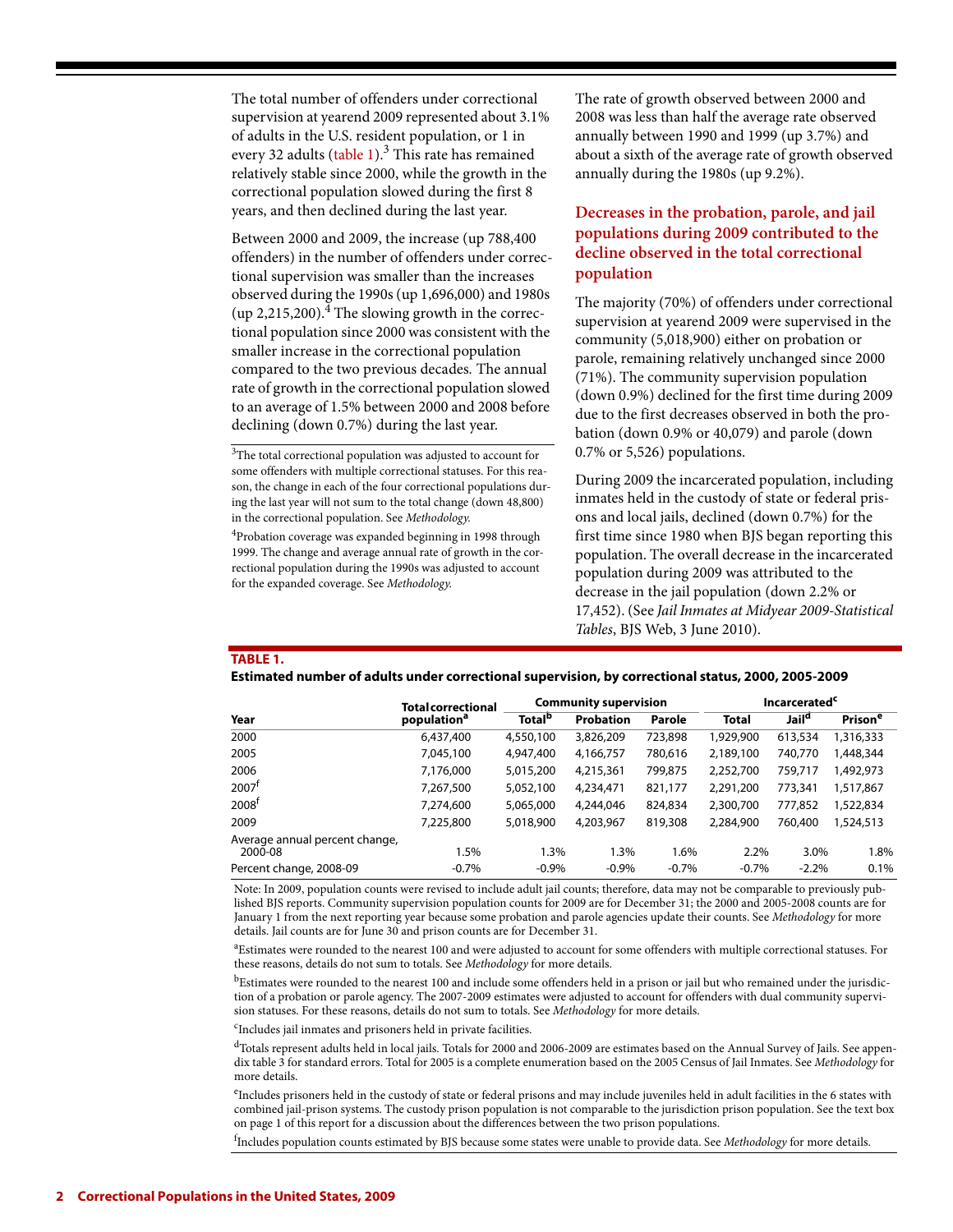The rate of decline in the jail population during 2009 was the highest rate of change observed among all four correctional populations, including the probation, parole, jail, and prison populations. In absolute numbers, the probation population experienced the largest decrease (down 40,079) among all four correctional populations.

While the probation (down 0.9%), parole (down 0.7%), and jail (down 2.2%) populations declined during 2009, the total number of prisoners held in the custody of state or federal prisons remained relatively stable during the year (up 0.1% or 1,679). However, the number held in the custody of state prisons declined (down 0.4%) during 2009 while the number held in federal prisons increased (3.4%). During 2009, the rate of growth in the total number of prisoners held in the custody of state or federal prisons was the slowest annual increase observed since 2000.

# **Men under correctional supervision were more likely than women to be incarcerated; women were more likely to be supervised in the community**

In 2009, the majority (82%) of the total correctional population was male, and 18% was female. Men comprised a smaller portion of the total correctional population in 2009 than in 1990 (86%), while the percentage of women increased within the total correctional population since 1990 (14%).

At yearend 2009, about two-thirds (3,911,300) of men under correctional supervision were under community supervision either on probation or parole, compared to about a third (2,086,400) who were incarcerated in prison or jail (figure 2). Among men under correctional supervision, since 1990 the portion that was incarcerated has increased from 28% to 35% (2009). Consistent with this increase was a corresponding decline in the portion of men under correctional supervision who were supervised in the community between 1990 (72%) and 2009 (66%).

A smaller portion of women (15% or 198,600) under correctional supervision were incarcerated in prison or jail at yearend 2009, compared to men (35%) (figure 3). While women incarcerated accounted for a slightly larger portion of the female correctional population in 2009 compared to 1990 (13% or 78,500), the increase observed was less than the increase in the male correctional population that was incarcerated (28% in 1990; 35% in 2009).

Women (85%) under correctional supervision at yearend 2009 were more likely than men (66%) to be supervised in the community on probation or parole. This finding was consistent with a trend observed since 1990 (72% of men; 87% of women).

#### **Figure 2.**

**Estimated number of adult men under correctional supervision, by correctional status, 1990-2009**



Note: Coverage of probation agencies was expanded beginning in 1998 and continued through 1999. The additional probationers resulting from the expansion of coverage are reflected in these estimates. See Methodology for more details.

#### **Figure 3.**

**Estimated number of adult women under correctional supervision, by correctional status, 1990-2009**

**Estimated number of women** 



Note: Coverage of probation agencies was expanded beginning in 1998 and continued through 1999. The additional probationers resulting from the expansion of coverage are reflected in these estimates. See Methodology for more details.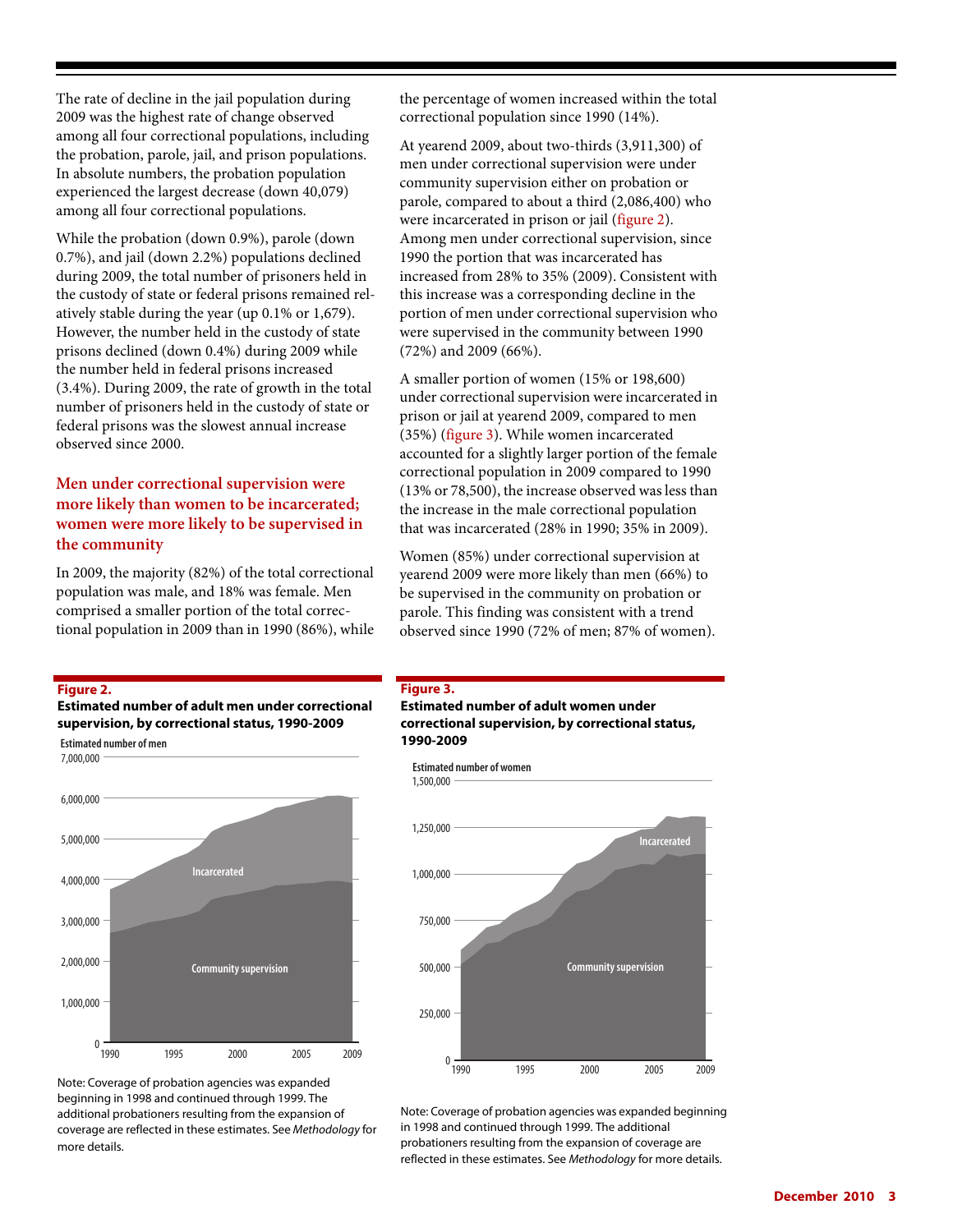## **Methodology**

#### *Sources of data*

The data in this report were collected through five separate Bureau of Justice Statistics (BJS) data collections:

**Annual Probation Survey; Annual Parole Survey.**  BJS's Annual Probation Survey and Annual Parole Survey began in 1980. The National Criminal Justice Information and Statistics Service of the Law Enforcement Assistance Administration (LEAA), BJS's predecessor agency, began a statistical series on parole in 1976 and probation in 1979.

The Annual Probation Survey and the Annual Parole Survey collect data on the total number of adults supervised in the community on January 1 and December 31 each year, and data on the number of adults who entered and were discharged from community supervision during each year. Both surveys also collect data on the characteristics of the populations, and both cover the 50 states, the District of Columbia, and the federal system. BJS depends upon the voluntary participation of state central reporters and separate state, county, and court agencies for its annual data on probation and parole. For more information, go to the Probation and Parole Population series page on the BJS website at <http://bjs.ojp.usdoj.gov/ index.cfm?ty=pbse&sid=42> for the *Probation and Parole in the United States* annual reports.

**Annual Survey of Jails.** BJS's Annual Survey of Jails (ASJ) began in 1982. The ASJ collects data from a nationally representative sample of local jails and has been conducted annually except for 1983, 1988, 1993, 1999, and 2005 in which a complete census of U.S. local jails was conducted. The ASJ collects data on the size of the jail inmate population at midyear, the characteristics of the population, information about jail capacity, and in recent years data on weekly admissions and releases. BJS depends upon the voluntary participation of local jails and jail jurisdictions for the ASJ data. For more information, go to the Prison and Jail Inmates at Midyear series page on the BJS website at <http:// bjs.ojp.usdoj.gov/index.cfm?ty=pbse&sid=38> for the *Jail Inmates at Midyear* statistical products. Prior to 2007, the *Jail Inmates at Midyear* statistical products were titled *Prison and Jail Inmates at Midyear*.

**Census of Jail Inmates.** BJS's Census of Jail Inmates (CJI) is part of a series of data collection efforts aimed at studying the nation's locally administered jails. To reduce respondent burden and improve data quality and timeliness, the Census was split into two data collections in 2005: the CJI and the

Census of Jail Facilities. The CJI collects data on jail jurisdictions' supervised populations, inmate counts and movements, and persons supervised in the community. The Census of Jails began in 1970 and was conducted in 1972, 1978, 1983, 1988, 1993, 1999, 2002, and in 2005. For more information on the 2005 CJI, go to <http://bjs.ojp.usdoj.gov/ index.cfm?ty=dcdetail&iid=404>. For more information on the original Census of Jails, go to <http:// bjs.ojp.usdoj.gov/index.cfm?ty=dcdetail&iid=254>.

**National Prisoner Statistics Program.** Begun in 1926 under a mandate from Congress, the National Prisoner Statistics (NPS) program collects data on the number of state and federal prisoners at midyear and yearend. BJS depends upon the voluntary participation by state departments of corrections and the Federal Bureau of Prisons for NPS data.

The NPS distinguishes between prisoners in custody and prisoners under jurisdiction. To have custody of a prisoner, a state or federal correctional authority must hold a prisoner in one of their own facilities or in a private facility under their authority. To have jurisdiction over a prisoner, a state or federal prison must have legal authority over the prisoner. The NPS custody counts include all inmates held within a respondent's facilities, including inmates housed for other correctional facilities. The NPS custody counts exclude inmates held in local jails and in other jurisdictions.

## *Updating community supervision population counts each year*

Some jurisdictions update their probation and parole population counts for different reasons after submitting the data to BJS. Updated population counts usually include data that were not entered into the information system before the survey was submitted or data that were not fully processed by yearend. For these reasons and with the exception of the probation and parole data reported for 2009, the total correctional population counts on December 31 for years 1980 through 2008 include the January 1 probation and parole updated counts for the next reporting year. The correctional population count for the most recent year, which is yearend 2009, includes the probation and parole population counts as of December 31, 2009.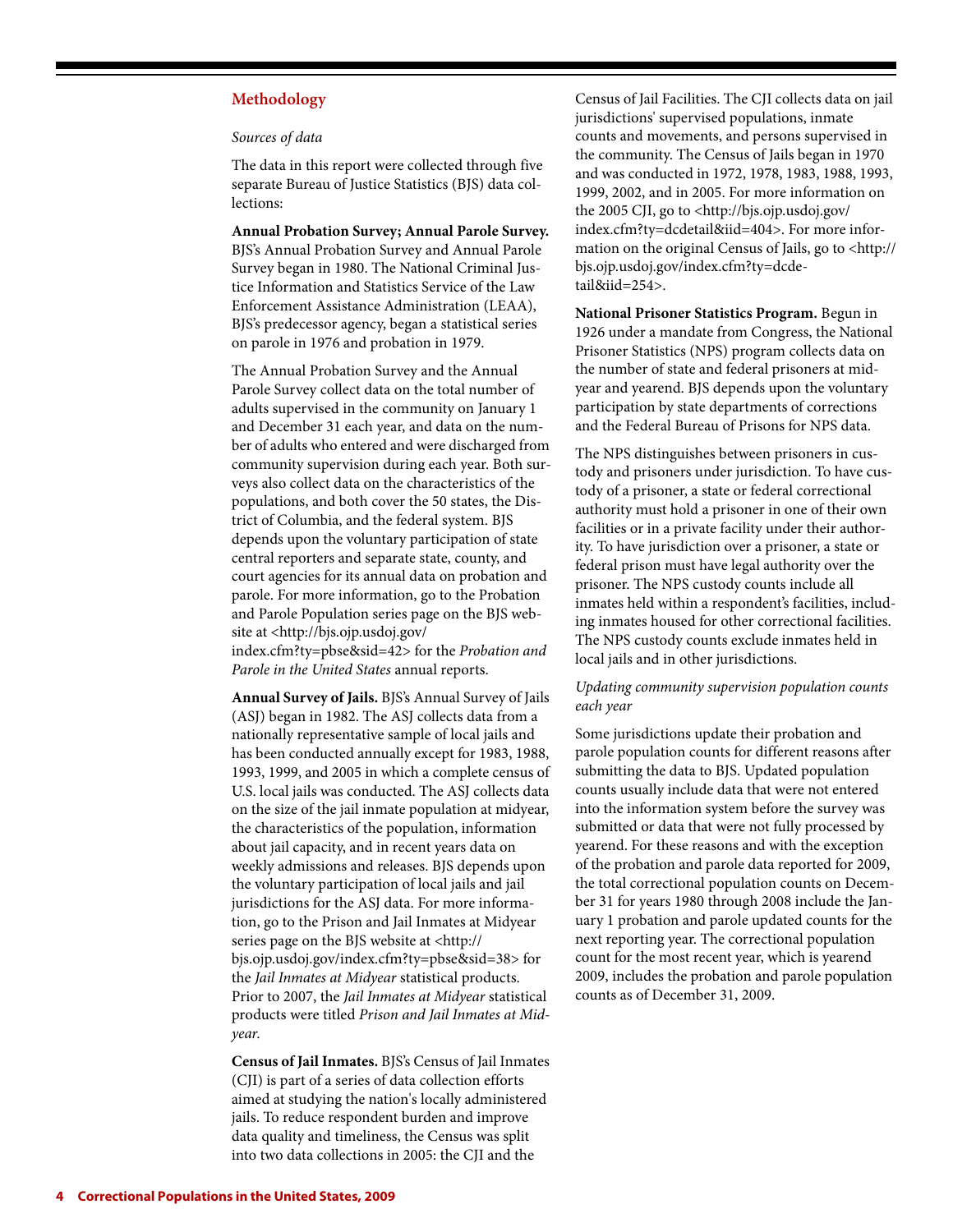*Adjustments to total correctional population counts to account for offenders with multiple correctional statuses*

Offenders under correctional supervision may have multiple correctional statuses for a number of a reasons. For example, probation and parole agencies may not always be notified immediately of new arrests, jail admissions, or prison admissions; absconders included in a probation or parole agency's population in one jurisdiction may actually be incarcerated in another jurisdiction; individuals may be admitted to jail or prison before formal revocation hearings and potential discharge by a probation or parole agency; and individuals may be serving separate probation and parole sentences concurrently.

In 1998, BJS began collecting some data on the number of offenders with multiple correctional statuses and has expanded on the information collected since 1998. The total correctional populations from 1998 through 2009 that are reported in figure 1 and the 2000 through 2009 correctional populations reported in table 1 were adjusted based on available information to account for offenders with multiple correctional statuses.

Below are the adjustments that were made to the total correctional population to exclude offenders with multiple correctional statuses:

- 1998 excludes 28,805 probationers in jail and 20,734 probationers in prison
- 1999 excludes 23,906 probationers in jail and 22,758 in prison
- 2000 excludes 20,400 probationers in jail and 22,136 in prison
- 2001 excludes 23,415 probationers in jail and 20,226 in prison
- 2002 excludes 29,325 probationers in jail and 20,939 in prison
- 2003 excludes 25,497 probationers in jail and 21,478 in prison
- 2004 excludes 34,387 probationers in jail and 21,595 in prison
- 2005 excludes 32,630 probationers in jail, 22,073 probationers in prison, 18,325 parolees in jail, and 18,355 parolees in prison
- 2006 excludes 33,884 probationers in jail, 21,679 probationers in prison, 20,722 parolees in jail, and 15,677 parolees in prison
- 2007 excludes 19,286 probationers in jail, 23,055 probationers in prison, 18,827 parolees in jail, 14,623 parolees in prison, and 3,562 parolees on probation
- 2008 excludes 23,799 probationers in jail, 32,443 probationers in prison, 19,273 parolees in jail, 15,585 parolees in prison, and 3,905 parolees on probation
- 2009 excludes 21,356 probationers in jail, 23,130 probationers in prison, 19,123 parolees in jail, 14,339 parolees in prison, and 4,420 parolees on probation

All of these estimates are based on reported data provided by the probation and parole agencies that were capable of providing the information within the specific year. Because some probation and parole agencies were not capable of providing these data each year, the numbers may underestimate the total number of offenders with multiple correctional statuses between 1998 and 2009. Because of these adjustments, the details in table 1 will not sum to the total correctional population.

## *Probation coverage expanded beginning in 1998 through 1999*

Coverage of probation agencies was expanded beginning in 1998 and continued through 1999 to include misdemeanor probation agencies in a few states that fell within the scope of this survey but were previously excluded. In 1998, survey coverage was expanded to include 35 additional probation agencies, which accounted for 27,644 additional probationers beginning with the January 1, 1998 probation population. Expansion of probation coverage continued through 1999 and in that year, an additional 178 probation agencies were added to the collection, which accounted for 259,744 additional probationers beginning with the January 1, 1999 probation population.

In figure 1, the probation data used to estimate the total correctional population for 1980-2008 represents the January 1 probation populations for the next reporting year because agencies update their probation counts annually. Therefore, the 1997 correctional population reported in figure 1 includes the January 1, 1998 probation population, which includes the additional 27,644 probationers added through the expansion of coverage in 1998. The 1998 correctional population reported in figure 1 includes the January 1, 1999 probation population, which includes the additional 259,744 probationers added through the expansion of coverage in 1999. This is also applies to the probation data included in figures 2 and 3.

To calculate the annual change in the correctional population between 1996 and 1997, the 27,644 probationers added through the expansion of coverage in 1998 were subtracted from the 1997 total correctional population reported in figure 1. The 259,744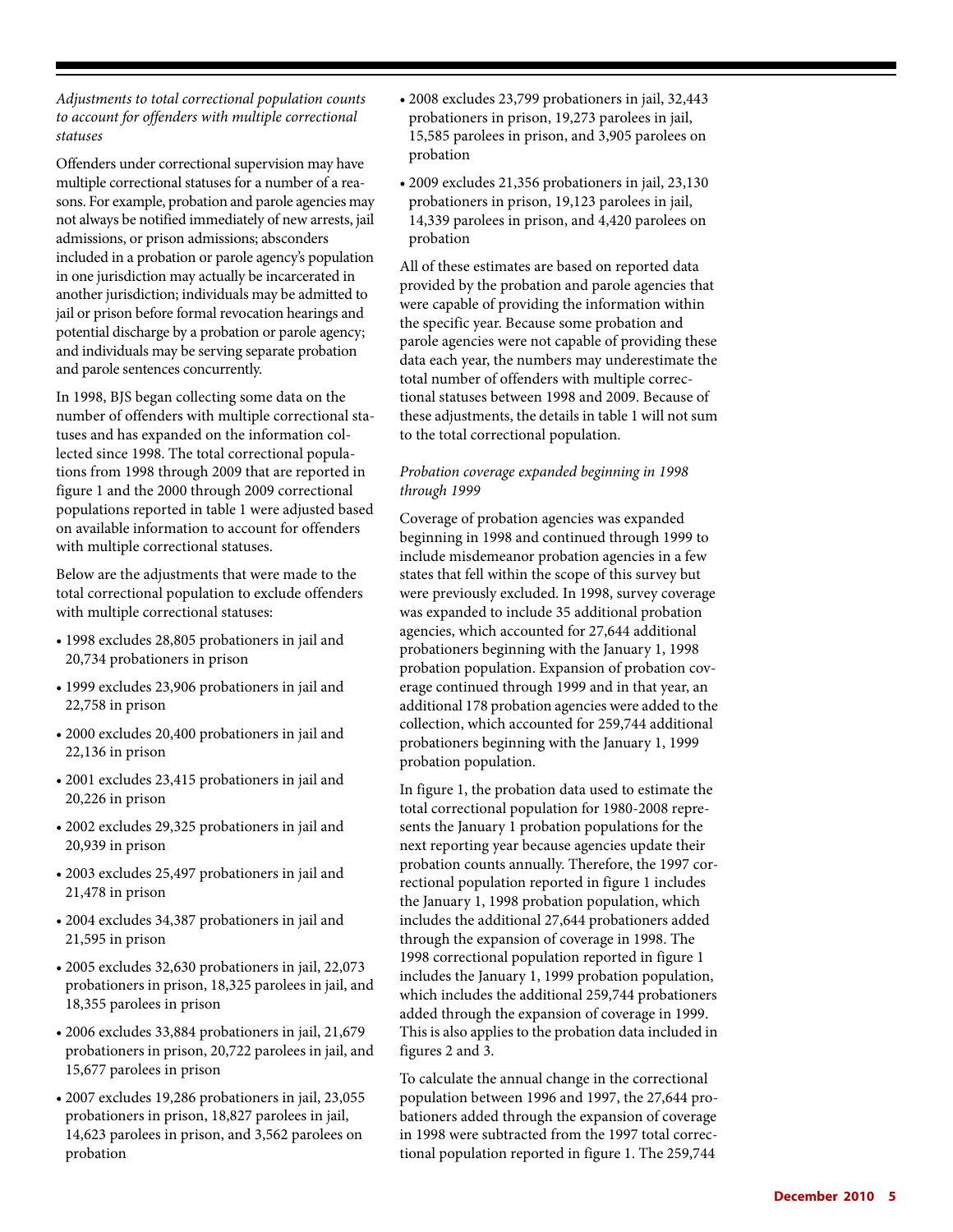probationers added through the expansion of coverage in 1999 were subtracted from the 1998 correctional population total in order to calculate the annual change between 1997 and 1998. In addition, the change in the correctional population between 1990 and 1999 (1,696,000) is based on comparable reporting agencies and excludes the additional probationers added through expanded coverage in 1998 (27,644) and 1999 (259,744).

## *Estimating some types of correctional data in specific years*

Because the ASJ did not begin until 1982, the 1980 and 1981 adult jail populations were estimated based on data from the 1978 Census of Jails. Oklahoma was unable to provide community supervision data in 2007. Community supervision data for Oklahoma were estimated by BJS and included in the 2006 probation and parole population counts, which are based on the updated January 1, 2007 population counts. See *Probation and Parole in the United States, 2007 – Statistical Tables*, available online at <http://www.ojp.usdoj.gov/bjs/abstract/ ppus07st.htm>. Nevada was unable to provide prison data for 2007. Prison data for Nevada were estimated by BJS. See *Prisoners in 2007*, available online at <http://www.ojp.usdoj.gov/bjs/abstract/ p07.htm>. Virginia was unable to provide parole data for January 1, 2008. Virginia's parole population on January 1, 2008 was estimated by BJS and included in the 2007 parole population count, which is based on the updated January 1, 2008 population count. See *Probation and Parole in the United States, 2008*, available online at <http:// bjs.ojp.usdoj.gov/index.cfm?ty=pbdetail&iid=1764>

## *Estimates of men and women under correctional supervision, by correctional status*

The number of men and women incarcerated represent the reported number of men and women in the custody of state and federal prisons plus the reported number of adult men and women in the custody of local jails, within the reference year.

The number of men and women under community supervision were estimated through two different steps for years 1990-2006 and three steps for years 2007-2009. First, the sex totals were adjusted to account for nonresponse by using ratio estimation based on the distribution of reported data. Second, the yearend sex totals were weighted up to the January 1 probation and parole populations from the next reporting year, with the exception of 2009, because probation and parole agencies update their counts; totals were weighted using ratio estimation based on the adjusted yearend sex distributions. The third step for years 2007-2009 was necessary to

weight to the total community supervision population which was adjusted to account for parolees who were also on probation (i.e., a dual community supervision status).

Since 2007, the Annual Parole Survey has collected data on the number of parolees who were also on probation. To estimate the breakout of men and women, the sex distribution among the parole population within the reference year was applied to the total number of parolees on probation. The estimated number of men on parole who were also on probation was then subtracted from the total number of men under community supervision. This same method was used to adjust the number of women under community supervision.

The number of men and women under correctional supervision from 1990-1997 were estimated by combining the number incarcerated and under community supervision, by sex. For 1998-2009, the total correctional population was adjusted to account for offenders with dual correctional statuses; therefore, the number of men and women under correctional supervision in these years were adjusted to add to the control total.

Beginning in 1998, the Annual Probation Survey collected data on the number of probationers who were in jail or prison. To estimate the breakout of men and women within each year from 1998-2009, the sex distribution among the jail and prison populations, respectively, within the reference year was applied to the total number of probationers reported to be in jail and prison, respectively, within the reference year. The estimated number of male probationers in prison and jail was then subtracted from the total number of men under correctional supervision within the reference year, and this same method was used to adjust the number of women under correctional supervision.

Beginning in 2005, the Annual Parole Survey collected data on the number of parolees who were in jail or prison. The same method discussed to account for probationers in jail or prison was used to adjust the number of men and women under correctional supervision and account for those with parolees with a dual incarceration status. The 2007- 2009 correctional population totals also included adjustments to account for offenders with dual parole and probation statuses.

The method described in the paragraph above was also used to adjust the total number of men and women under correctional supervision from 2007- 2009 to account for male and female parolees who were also on probation.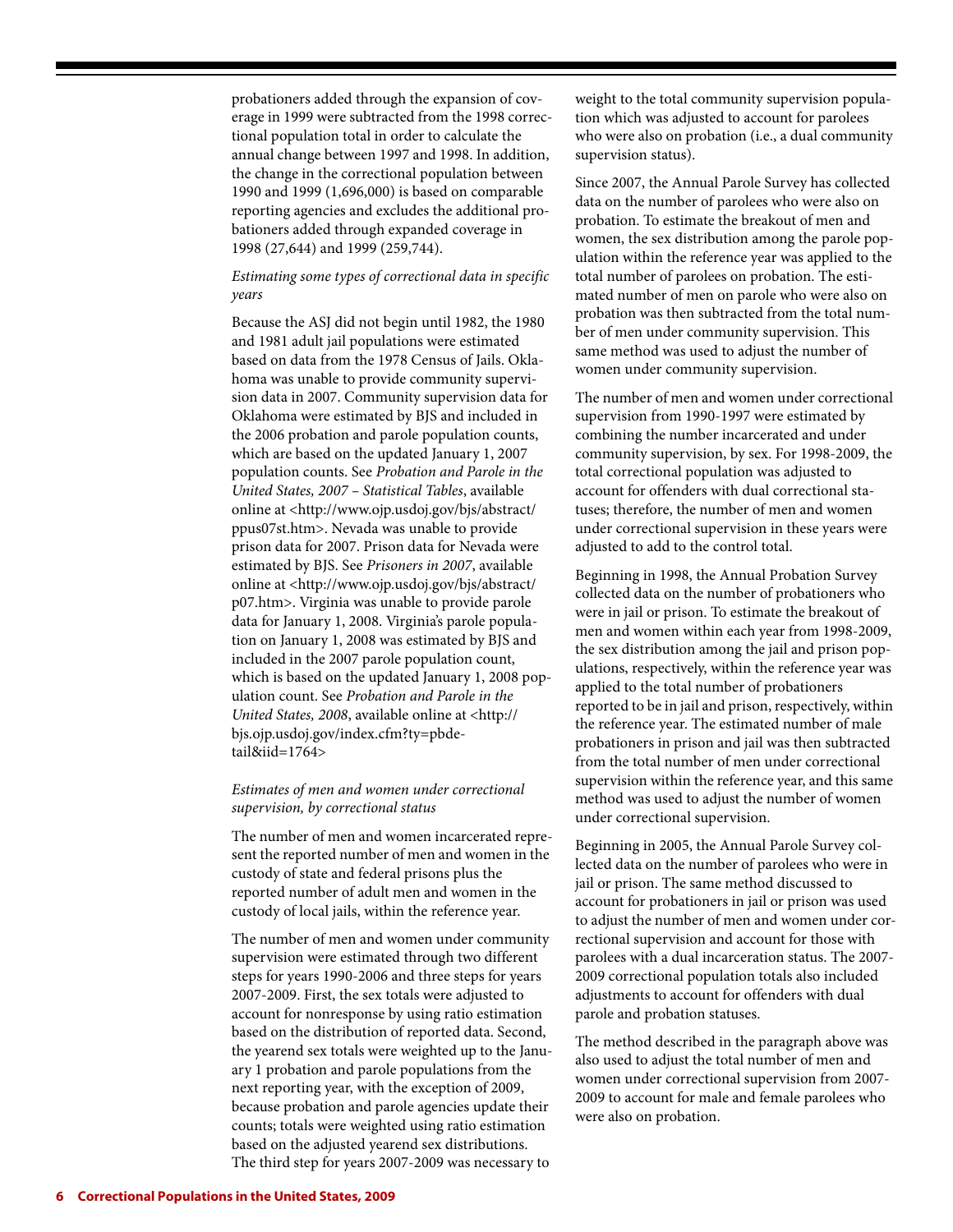#### **APPENDIX TABLE 1.**

#### **Prisoners under state or federal jurisdiction at yearend, 2000, 2005-2009**

| Year | <b>Number of prisoners</b> |  |  |  |
|------|----------------------------|--|--|--|
| 2000 | 1,391,261                  |  |  |  |
| 2005 | 1,527,929                  |  |  |  |
| 2006 | 1,569,945                  |  |  |  |
| 2007 | 1,598,245                  |  |  |  |
| 2008 | 1,609,759                  |  |  |  |
| 2009 | 1,613,740                  |  |  |  |

Note: Jurisdiction refers to the entity having legal authority over a prisoner, regardless of where the prisoner is held. For more information, see the text box on page 1 of this report and *Prisoners in 2009*, BJS Web, December 2010.

#### **APPENDIX TABLE 2.**

**Inmates held in custody in state or federal prisons or in local jails, December 31, 2000, 2008-2009**

|                                            | <b>Number of inmates</b> |                               |         | Average<br>annual<br>change, | Percent<br>change, |  |
|--------------------------------------------|--------------------------|-------------------------------|---------|------------------------------|--------------------|--|
| Inmates in custody                         | 2000                     | 2008<br>2009                  |         | 2000-08                      | 2008-09            |  |
| Total                                      |                          | 1,937,482 2,308,390 2,292,133 |         | $2.2\%$                      | $-0.7%$            |  |
| Federal prisoners <sup>a</sup>             | 140,064                  | 198,414                       | 205,087 | 4.4 %                        | 3.4%               |  |
| Prisons                                    | 133,921                  | 189,770                       | 196,318 | 4.5                          | 3.5                |  |
| <b>Federal facilities</b>                  | 124,540                  | 165,252                       | 171,000 | 3.6                          | 3.5                |  |
| Privately operated facilities              | 9,381                    | 24,518                        | 25,318  | 12.8                         | 3.3                |  |
| Community Corrections Centers <sup>b</sup> | 6.143                    | 8,644                         | 8.769   | 4.4                          | 1.4                |  |
| State prisoners <sup>c</sup>               |                          | 1,176,269 1,324,420 1,319,426 |         | 1.5%                         | $-0.4%$            |  |
| Local jails <sup>d</sup>                   | 621.149                  | 785,556                       | 767.620 | 3.0%                         | $-2.3%$            |  |
| Incarceration rate <sup>e</sup>            | 684                      | 756                           | 743     | $1.3\%$                      | $-1.6%$            |  |

Note: Total includes all inmates held in state or federal prison facilities or in local jails. It does not include inmates held in U.S. territories, military facilities, U.S. Immigration and Customs Enforcement facilities, jails in Indian country, and juvenile facilities. See the text box on page 1 of this report for a discussion about the differences between the custody and jurisdiction prison populations. See *Methodology* for sources of incarcerated data.

<sup>a</sup> After 2001, responsibility for sentenced prisoners from the District of Columbia was transferred to the Federal Bureau of Prisons.

bNon-secure, privately operated community corrections centers.

c Includes prisoners held in privately operated facilities under state authority. There were 71,845 state prisoners held in privately operated facilities in 2000, 96,320 in 2008, and 95,249 in 2009.

dEstimated number of adults and juveniles held in local jails on June 30.

eThe total number in custody per 100,000 U.S. residents. Resident population estimates were as of January 1 of the following year.

#### **APPENDIX TABLE 3.**

#### **Estimated standard errors for adult jail inmates, 2000, 2005-2009**

| Year              | <b>Total</b> | Survey estimate | <b>Standard error</b> | <b>Percent of relative</b><br>standard error <sup>a</sup> |
|-------------------|--------------|-----------------|-----------------------|-----------------------------------------------------------|
| 2000 <sup>b</sup> | 613,534      | 610,703         | 2.539                 | 0.42%                                                     |
| 2005              | 740,770      | $\tilde{}$      | $\sim$                | $\sim$                                                    |
| 2006              | 759,717      | 759,717         | 3,826                 | 0.50%                                                     |
| 2007              | 773,341      | 773,341         | 3,967                 | 0.51%                                                     |
| 2008 <sub>b</sub> | 777,852      | 777,845         | 4,267                 | 0.55%                                                     |
| 2009              | 760,400      | 760,400         | 4,408                 | 0.58%                                                     |

~ Not applicable. Total represents a complete enumeration based on the 2005 Census of Jail Inmates.

<sup>a</sup>Calculated by dividing the standard error by the survey estimate and multiplying by 100.

b<sub>Total</sub> is estimated based on reported data adjusted for nonresponse.